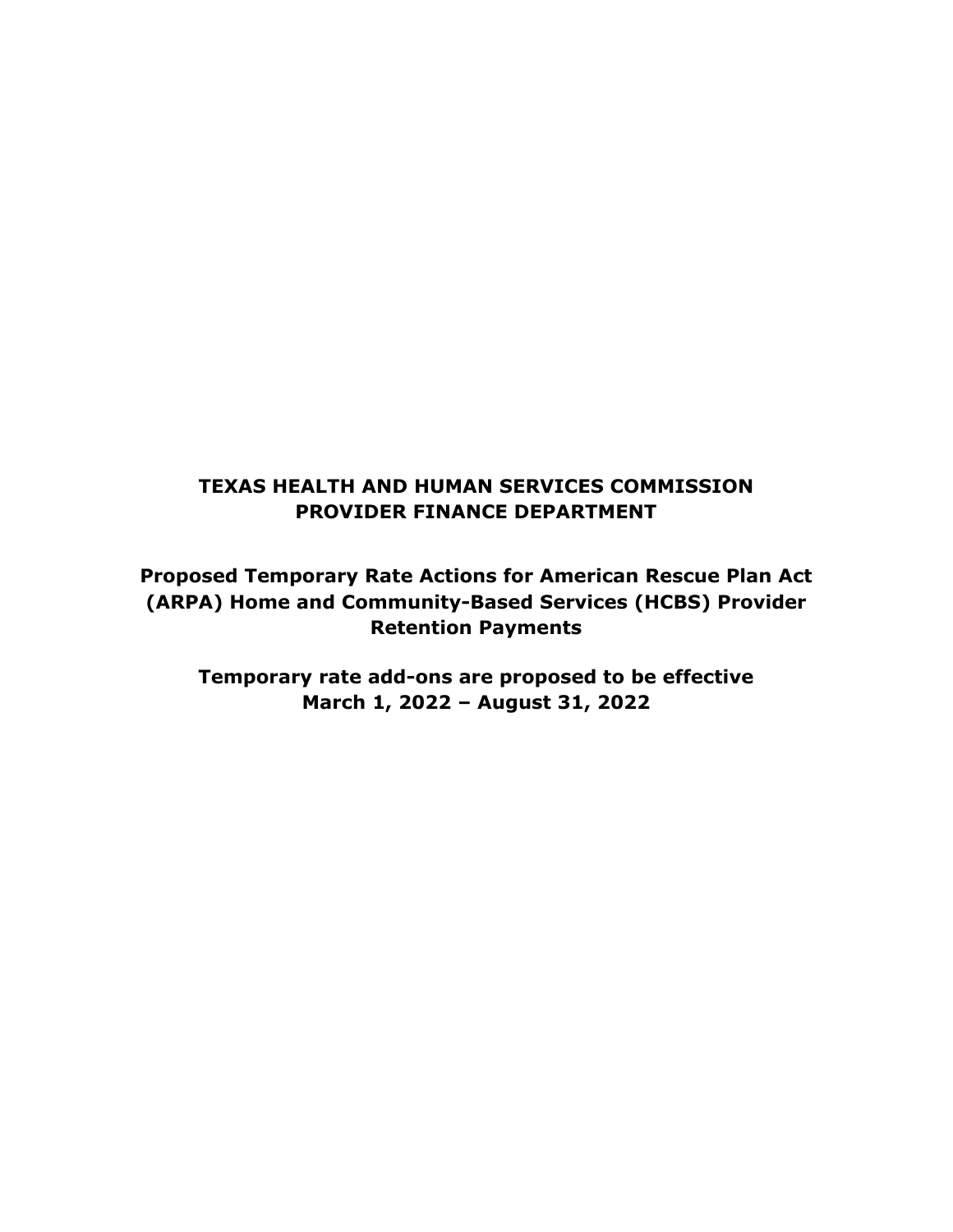## **SUMMARY OF PROPOSED TEMPORARY PAYMENT RATE ADD-ONS**

# **Effective March 1, 2022 – August 31, 2022**

The Texas Health and Human Services Commission (HHSC) will conduct a virtual public hearing from 9:00 a.m. to 10:30 a.m. on April 11, 2022.

This hearing will be available online. To join the hearing from your computer, tablet, or smartphone, register for the hearing in advance using the following link: [https://attendee.gotowebinar.com/register/8108388503240692240,](https://attendee.gotowebinar.com/register/8108388503240692240) webinar ID: 675-569-211. After registering, you will receive a confirmation email containing information about joining the hearing. You can also dial in using your phone at (415) 930-5321, access code: 696-048-941.

If you are new to GoToWebinar, please download the GoToMeeting app at <https://global.gotomeeting.com/install/626873213> before the hearing starts.

HHSC will archive the public hearing, and it can be accessed on-demand after the hearing ends at the following link: https://www.hhs.texas.gov/about[hhs/communications-events/live-archived-meetings.](https://www.hhs.texas.gov/about-hhs/communications-events/live-archived-meetings)

HHSC will consider concerns expressed during the hearing prior to final rate approval. The hearing will be held in compliance with Texas Human Resources Code Section 32.0282, which requires public notice of hearings on proposed Medicaid reimbursements.

## **PROPOSED TEMPORARY ADD-ON RATES**

HHSC is providing time-limited reimbursement increases to agency providers and consumer-directed services employers to support recruitment and retention efforts for direct care staff delivering HCBS personal attendant and nursing services. Temporary rate increases will be made on eligible HCBS service claims with dates of service between March 1, 2022 and August 31, 2022.

The proposed temporary rate add-ons are listed in Attachment 1, HCBS ARPA Temporary Rate Add-ons.

## **METHODOLOGY AND JUSTIFICATION**

The increased temporary payment rate add-ons for HCBS ARPA provider retention payments are specified under proposed Title 1 of the Texas Administrative Code (1 TAC) Section 355.207, concerning American Rescue Plan Act Home and Community-Based Services Provider Retention Payment.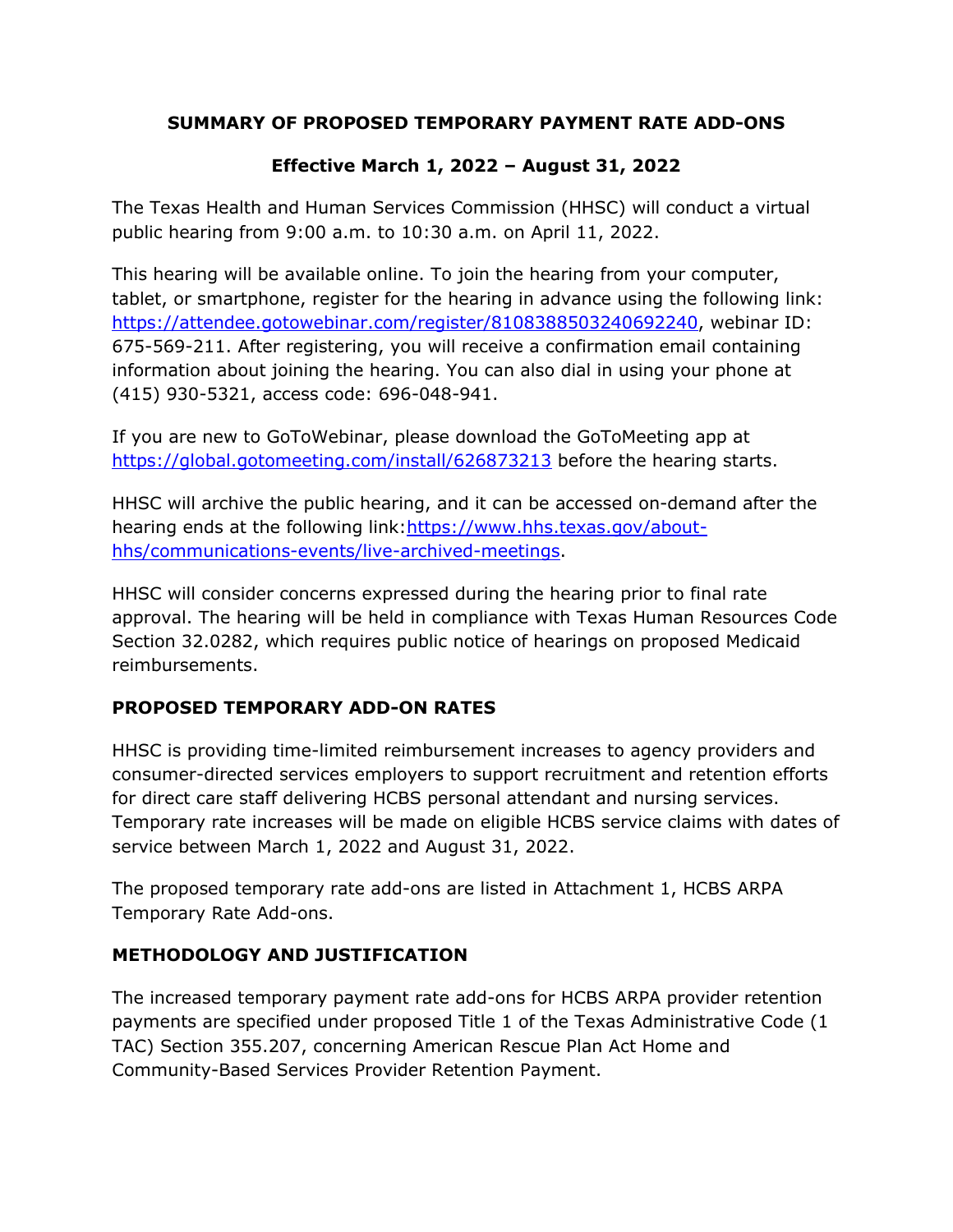*Contact the HHSC Provider Finance Department's Center for Information and Training by phone at (512) 424-6637 or by email at pfd-ltss@hhs.texas.gov if you have any questions regarding the information in this document.*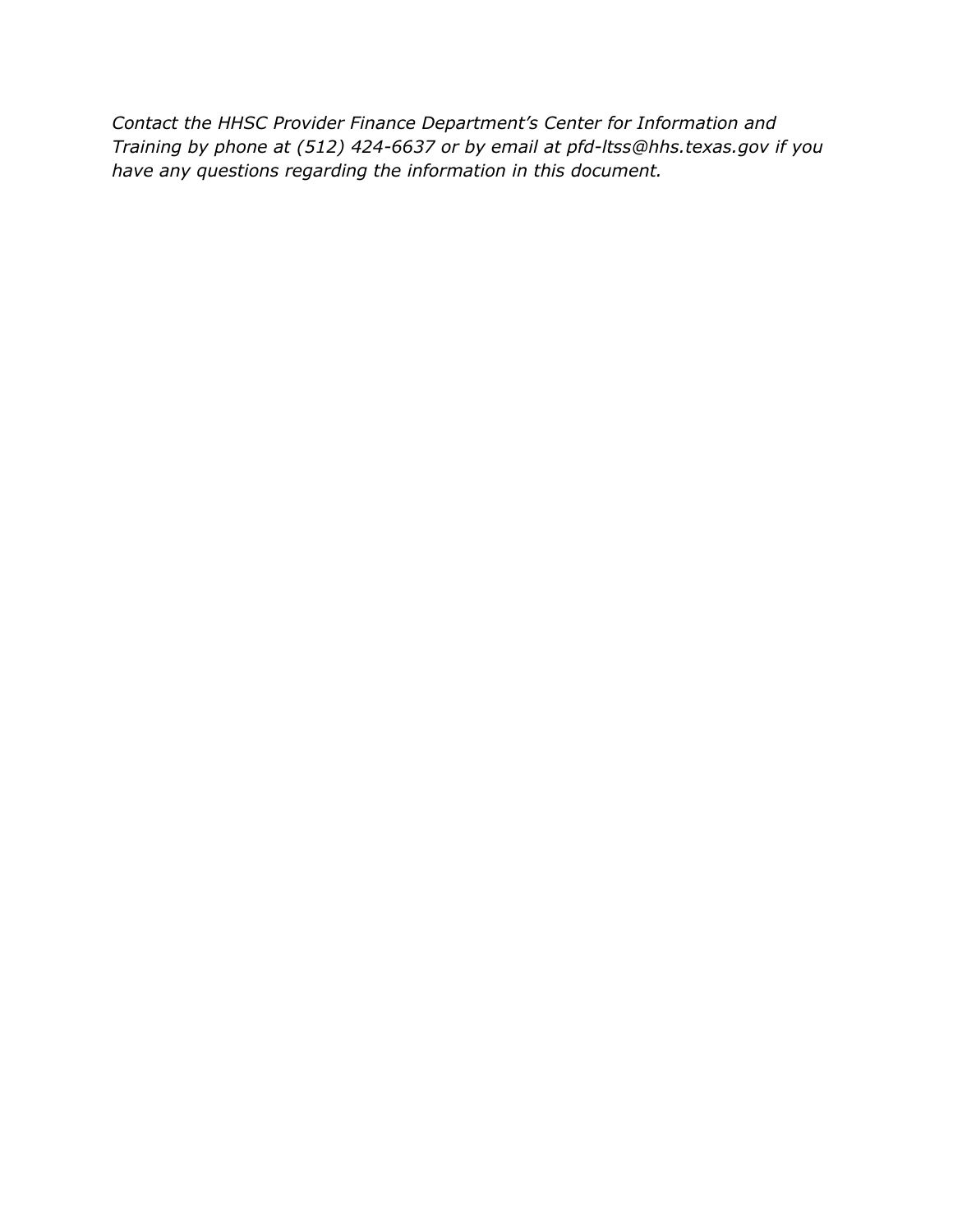|                             | Attachment 1: Proposed Temporary Rate Add-ons for The American Rescure Plan Act (ARPA) Home and Community-Based Services (HCBS) Provider Rentention Payments |                                |                          |                     |                     |           |                                        |              |                                 |                                                           |                                                   |
|-----------------------------|--------------------------------------------------------------------------------------------------------------------------------------------------------------|--------------------------------|--------------------------|---------------------|---------------------|-----------|----------------------------------------|--------------|---------------------------------|-----------------------------------------------------------|---------------------------------------------------|
|                             |                                                                                                                                                              |                                |                          |                     |                     |           |                                        |              |                                 |                                                           |                                                   |
| <b>Program Name</b>         | COMMUNITY ATTENDANT SERVICES / PRIMARY HOME CARE (COMMUNITY ATTENDANT SERVICES/PHC)<br><b>Service Description</b>                                            | Procedure/<br><b>Bill Code</b> | <b>Service</b><br>Group  | <b>Service Code</b> | <b>1st Modifier</b> |           | 2nd Modifier 3rd Modifier 4th Modifier |              | Currently<br>Posted Rate        | Temporary<br><b>ARPA Rate</b><br>for 2022<br>Units        | <b>Total Rate</b><br>with ARPA<br><b>Increase</b> |
| CAS/PHC                     | PERSONAL ATTENDANT SERVICES COMMUNITY ATTENDANT SERVICES (1929B) - LEVEL 1 (NON-PRIORITY)                                                                    | G0743                          | $\overline{7}$           | 17 <sub>D</sub>     |                     |           |                                        |              | \$11.35                         | \$2.92                                                    | \$14.27                                           |
| CAS/PHC                     | PERSONAL ATTENDANT SERVICES COMMUNITY ATTENDANT SERVICES (1929B) - LEVEL 2 (PRIORITY)                                                                        | G0742                          |                          | 17D                 |                     |           |                                        |              | \$11.57                         | \$2.95                                                    | \$14.52                                           |
| CAS/PHC                     | COMMUNITY ATTENDANT SERVICES SERVICE RESPONSIBILTY OPTON - NON-PRIORITY                                                                                      | G0756                          | $\overline{7}$           | 17DS                |                     |           |                                        |              | \$11.35                         | \$2.75                                                    | \$14.10                                           |
| <b>AS/PHC</b>               | PERSONAL ASSISTANCE SERVICES - LEVEL 1 - NON-PRIORITY                                                                                                        | G0702                          | $\overline{7}$           | 17                  |                     |           |                                        |              | \$11.35                         | \$2.93                                                    | \$14.28                                           |
| CAS/PHC                     | PERSONAL ASSISTANCE SERVICES - LEVEL 2 - PRIORITY                                                                                                            | G0701                          | $\overline{7}$           | 17                  |                     |           |                                        |              | \$11.57                         | \$2.95                                                    | \$14.52                                           |
| <b>AS/PHC</b>               | CONSUMER DIRECTED SERVICES COMMUNITY ATTENDANT SERVICES (1929B) - LEVEL 1 (NON-PRIORITY)                                                                     | G0749                          | $\overline{7}$           | 17DV                |                     |           |                                        |              | \$10.55                         | \$2.83                                                    | \$13.38                                           |
| <b>AS/PHC</b>               | CONSUMER DIRECTED SERVICES COMMUNITY ATTENDANT SERVICES (1929B) - LEVEL 2 (PRIORITY)                                                                         | G0748                          | $\overline{7}$           | 17DV                |                     |           |                                        |              | \$10.77                         | \$2.73                                                    | \$13.50                                           |
| AS/PHC                      | CONSUMER DIRECTED SERVICES-PERSONAL ASSISTANCE SERVICES (PERSONAL ATTENDANT SERVICES) - LEVEL 1<br>(NON-PRIORITY)                                            | G0718                          |                          | 17V                 |                     |           |                                        |              | \$10.55                         | \$2.55                                                    | \$13.10                                           |
|                             | COMMUNITY LIVING ASSISTANCE AND SUPPORT SERVICES (CLASS)                                                                                                     |                                |                          |                     |                     |           |                                        |              |                                 |                                                           |                                                   |
| <b>Program Name</b>         | <b>Service Description</b>                                                                                                                                   | Procedure/<br><b>Bill Code</b> | <b>Service</b><br>Group  | <b>Service Code</b> | <b>1st Modifier</b> |           | 2nd Modifier 3rd Modifier              | 4th Modifier | Currently<br>Posted Rate        | <b>Temporary</b><br><b>ARPA Rate</b><br>for 2022<br>Units | <b>Total Rate</b><br>with ARPA<br><b>Increase</b> |
| CLASS                       | CLASS - CONSUMER DIRECTED SERVICES - SUPPORTED EMPLOYMENT                                                                                                    | H2027                          | $\overline{z}$           | 37V                 |                     |           |                                        |              | \$25.27                         | \$6.54                                                    | \$31.81                                           |
| <b>CLASS</b>                | CLASS - SUPPORTED EMPLOYMENT                                                                                                                                 | H2025                          | $\overline{z}$           | 37                  |                     |           |                                        |              | \$26.07                         | \$6.42                                                    | \$32.49                                           |
| <b>CLASS</b>                | CONSUMER DIRECTED SERVICES - HABILITATION TRANSPORTATION                                                                                                     | G0249                          | $\overline{2}$           | 48V                 |                     |           |                                        |              | \$13.05                         | \$3.40                                                    | \$16.45                                           |
| CLASS                       | CONSUMER DIRECTED SERVICES - HABILITATION                                                                                                                    | G6085                          | $\overline{2}$           | 10V                 |                     |           |                                        |              | \$18.89                         | \$4.85                                                    | \$23.74                                           |
| <b>CLASS</b>                | HABILITATION TRANSPORTATION                                                                                                                                  | G0248                          | $\overline{z}$           | 48                  |                     |           |                                        |              | \$13.85                         | \$3.49                                                    | \$17.34                                           |
| CLASS                       | HABILITATION - PREVOCATIONAL                                                                                                                                 | S0107                          | 2                        | 10B                 |                     |           |                                        |              | \$13.85                         | \$3.20                                                    | \$17.05                                           |
| <b>CLASS</b>                | CONSUMER DIRECTED SERVICES - IN-HOME RESPITE                                                                                                                 | G0197                          | 2                        | 11PV                |                     |           |                                        |              | \$217.24                        | \$57.02                                                   | \$274.26                                          |
| <b>CLASS</b>                | IN HOME RESPITE - DIRECT SERVICE AGENCY                                                                                                                      | G0100                          | 2                        | 11                  |                     |           |                                        |              | \$241.24                        | \$55.19                                                   | \$296.43                                          |
| <b>CLASS</b>                | CONSUMER DIRECTED SERVICES NURSING - LICENSED VOCATIONAL NURSE                                                                                               | G0305                          | $\mathcal{L}$            | 13AV                | UC                  | <b>TE</b> |                                        |              | \$28.69                         | \$7.08                                                    | \$35.77                                           |
| <b>CLASS</b>                | CONSUMER DIRECTED SERVICES - NURSING - REGISTERED NURSE                                                                                                      | G0304                          |                          | 13BV                | UC                  | TD        |                                        |              | \$42.39                         | \$10.46                                                   | \$52.85                                           |
| CLASS                       | CONSUMER DIRECTED SERVICES - SPECIALIZED NURSING - LICENSED VOCATIONAL NURSE                                                                                 | G0307                          |                          | 13DV                | TG                  | UC        | TE                                     |              | \$33.14                         | \$8.17                                                    | \$41.31                                           |
| CLASS                       | NURSING SERVICES BY LICENSED VOCATIONAL NURSE                                                                                                                | G0302                          | $\overline{z}$           | 13A                 |                     |           |                                        |              | \$29.69                         | \$7.32                                                    | \$37.01                                           |
| <b>CLASS</b>                | NURSING SERVICES - REGISTERED NURSE                                                                                                                          | G0303                          | 2                        | 13B                 |                     |           |                                        |              | \$43.39                         | \$10.70                                                   | \$54.09                                           |
| <b>CLASS</b>                | SPECIALIZED NURSING - REGISTERED NURSE                                                                                                                       | T1002                          | $\overline{z}$           | 13C                 | TG                  | TD        |                                        |              | \$49.90                         | \$12.31                                                   | \$62.21                                           |
| <b>CLASS</b>                | SPECIALIZED NURSING - LICENSED VOCATIONAL NURSE                                                                                                              | T1003                          | $\overline{2}$           | 13D                 | TG                  | TE        |                                        |              | \$34.14                         | \$8.42                                                    | \$42.56                                           |
|                             | CONSUMER DIRECTED SERVICES - COMMUNITY FIRST CHOICE - PERSONAL ATTENDANT SERVICES/HABILITATION                                                               |                                | $\overline{\phantom{0}}$ | 10CFV               |                     |           |                                        |              |                                 |                                                           |                                                   |
| CLASS<br><b>CLASS</b>       | COMMUNITY FIRST CHOICE - PERSONAL ATTENDANT SERVICES/HABILITATION                                                                                            | G1109<br>G1108                 | 2                        | 10CFC               |                     |           |                                        |              | \$13.05<br>\$13.85              | \$3.48<br>\$3.56                                          | \$16.53<br>\$17.41                                |
|                             |                                                                                                                                                              |                                |                          |                     |                     |           |                                        |              |                                 |                                                           |                                                   |
|                             | DAY ACTIVITY AND HEALTH SERVICES (DAHS)                                                                                                                      |                                |                          |                     |                     |           |                                        |              |                                 |                                                           |                                                   |
| <b>Program Name</b>         | <b>Service Description</b>                                                                                                                                   | Procedure/<br><b>Bill Code</b> | <b>Service</b><br>Group  | <b>Service Code</b> | 1st Modifier        |           | 2nd Modifier 3rd Modifier              | 4th Modifier | Currently<br><b>Posted Rate</b> | Temporary<br><b>ARPA Rate</b><br>for 2022<br>Units        | <b>Total Rate</b><br>with ARPA<br><b>Increase</b> |
| DAHS                        | DAY ACTIVITY AND HEALTH SERVICES (TITLE XIX)                                                                                                                 | C0200                          | $\overline{7}$           | 29                  |                     |           |                                        |              | \$14.41                         | \$3.55                                                    | \$17.96                                           |
|                             |                                                                                                                                                              |                                |                          |                     |                     |           |                                        |              |                                 |                                                           |                                                   |
| <b>Program Name</b>         | DEAF-BLIND WITH MULTIPLE DISABILITIES (DBMD)<br><b>Service Description</b>                                                                                   | Procedure/<br><b>Bill Code</b> | <b>Service</b><br>Group  | Service Code        | 1st Modifier        |           | 2nd Modifier 3rd Modifier              | 4th Modifier | Currently<br>Posted Rate        | Temporary<br><b>ARPA Rate</b><br>for 2022                 | <b>Total Rate</b><br>with ARPA<br><b>Increase</b> |
| <b>DBMD</b>                 | <b>ASSISTED LIVING - APARTMENT (LEVEL 6)</b>                                                                                                                 | G0900                          | 16                       | 19                  |                     |           |                                        |              | \$143.65                        | <b>Units</b><br>\$30.36                                   | \$174.01                                          |
| DBMD                        | CONSUMER DIRECTED SERVICES - HABILITATION TRANSPORTATION                                                                                                     | G0253                          | 16                       | 48V                 |                     |           |                                        |              | \$15.30                         | \$3.87                                                    | \$19.17                                           |
| OBMD                        | HABILITATION TRANSPORTATION                                                                                                                                  | G0252                          | 16                       | 48                  |                     |           |                                        |              | \$15.30                         | \$3.47                                                    | \$18.77                                           |
| DBMD                        | CONSUMER DIRECTED SERVICES - RESPITE IN-HOME                                                                                                                 | G0197                          | 16                       | 11PV                |                     |           |                                        |              | \$237.15                        | \$63.90                                                   | \$301.05                                          |
| <b>DBMD</b>                 | RESPITE - IN HOME                                                                                                                                            | G0100                          | 16                       | $11\,$              |                     |           |                                        |              | \$261.15                        | \$55.19                                                   | \$316.34                                          |
| <b>BMD</b>                  | NURSING SERVICES - LICENSED VOCATIONAL NURSE                                                                                                                 | G0302                          | 16                       | 13A                 |                     |           |                                        |              | \$31.45                         | \$7.76                                                    | \$39.21                                           |
| <b>BMD</b>                  | NURSING SERVICES - REGISTERED NURSE                                                                                                                          | G0303                          | 16                       | 13B                 |                     |           |                                        |              | \$47.49                         | \$11.71                                                   | \$59.20                                           |
| <b>BMD</b>                  | SPECIALIZED NURSING - LICENSED VOCATIONAL NURSE                                                                                                              | T1003                          | 16                       | 13D                 | TG                  | TE        |                                        |              | \$36.17                         | \$8.92                                                    | \$45.09                                           |
| <b>BMD</b>                  | CONSUMER DIRECTED SERVICES - COMMUNITY FIRST CHOICE PERSONAL ATTENDANT SERVICES/HABILITATION                                                                 | G1109                          | 16                       | 10CFV               |                     |           |                                        |              | \$15.30                         | \$4.06                                                    | \$19.36                                           |
| OBMD                        | COMMUNITY FIRST CHOICE - PERSONAL ATTENDANT SERVICES/HABILITATION                                                                                            | G1108                          | 16                       | 10CFC               |                     |           |                                        |              | \$15.30                         | \$3.46                                                    | \$18.76                                           |
| <b>BMD</b>                  | HABILITATION - ACTIVITIES OF DAILY LIVING'S (DAY HABILITATION)                                                                                               | S0101                          | 16                       | 10                  |                     |           |                                        |              | \$15.30                         | \$3.33                                                    | \$18.63                                           |
|                             |                                                                                                                                                              |                                |                          |                     |                     |           |                                        |              |                                 |                                                           |                                                   |
| <b>Program Name</b>         | HOME AND COMMUNITY-BASED SERVICES: ADULT MENTAL HEALTH (HCBS-AMH)<br><b>Service Description</b>                                                              | Procedure/<br><b>Bill Code</b> | <b>Service</b><br>Group  | <b>Service Code</b> | 1st Modifier        |           | 2nd Modifier 3rd Modifier              | 4th Modifier | Currently<br><b>Posted Rate</b> | <b>Temporary</b><br><b>ARPA Rate</b><br>for 2022          | <b>Total Rate</b><br>with ARPA<br><b>Increase</b> |
|                             |                                                                                                                                                              |                                |                          |                     |                     |           |                                        |              |                                 | <b>Units</b>                                              |                                                   |
| <b>ICBS-AMH</b>             | <b>ASSISTED LIVING</b>                                                                                                                                       | T2031                          |                          |                     |                     |           |                                        |              | \$31.47                         | \$7.28                                                    | \$38.75                                           |
| <b>ICBS-AMH</b>             | <b>IN-HOME RESPITE</b>                                                                                                                                       | T1005                          |                          |                     |                     |           |                                        |              | \$2.49                          | \$0.58                                                    | \$3.07                                            |
| <b>ICBS-AMH</b>             | NURSING SERVICES - LICENSED VOCATIONAL NURSE                                                                                                                 | S9123                          |                          |                     |                     |           |                                        |              | \$29.69                         | \$7.32                                                    | \$37.01                                           |
| <b>ICBS-AMH</b>             | NURSING SERVICES - REGISTERED NURSE<br>SUPERVISED LIVING SERVICES                                                                                            | S9124                          |                          |                     |                     |           |                                        |              | \$43.39                         | \$10.70                                                   | \$54.09                                           |
| <b>HCBS-AMH</b><br>HCBS-AMH | SUPPORTED HOME LIVING                                                                                                                                        | H2013<br>S5130                 |                          |                     |                     |           |                                        |              | \$147.12<br>\$5.60              | \$34.03<br>\$1.30                                         | \$181.15<br>\$6.90                                |
|                             |                                                                                                                                                              |                                |                          |                     |                     |           |                                        |              |                                 |                                                           |                                                   |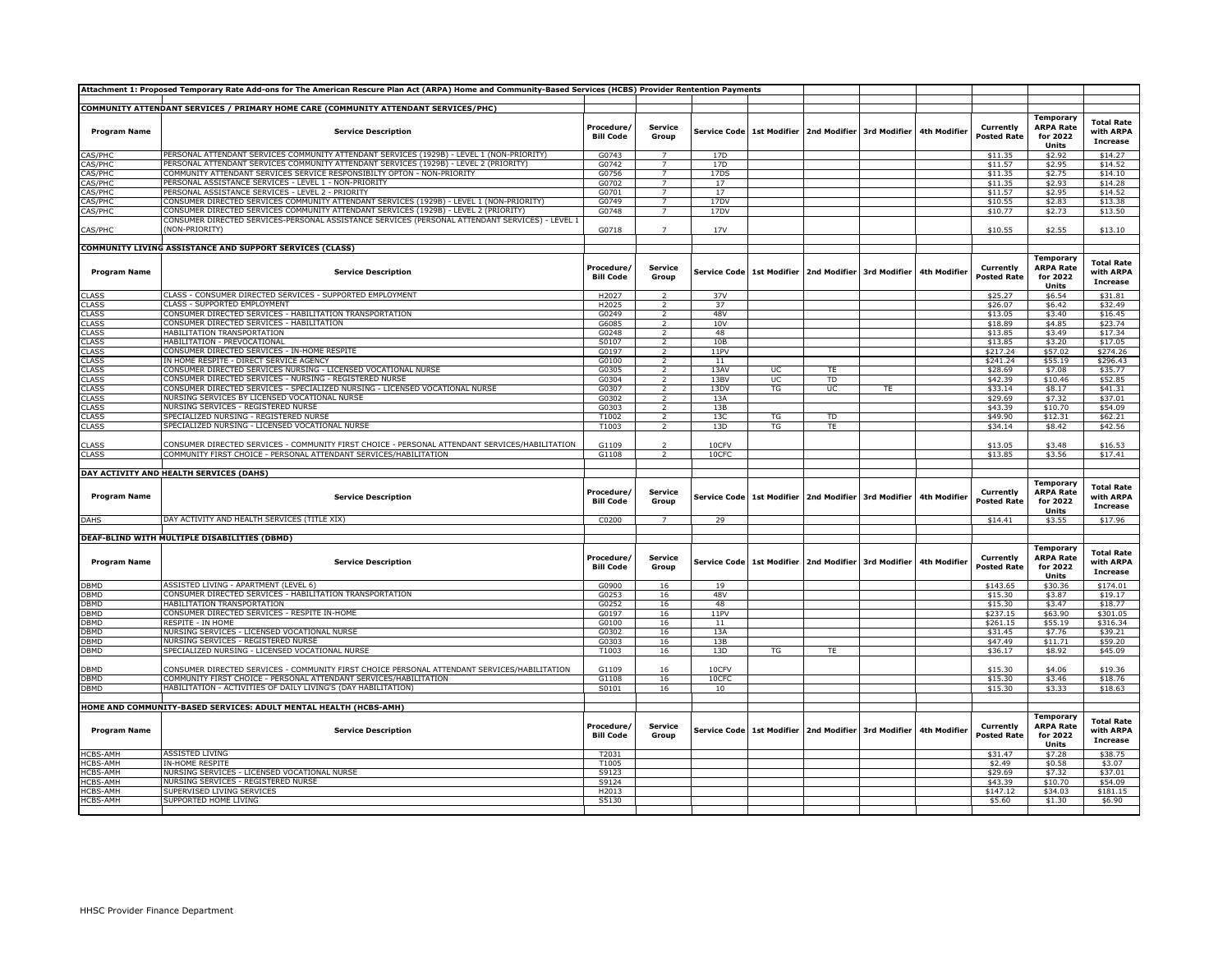|                                  | Attachment 1: Proposed Temporary Rate Add-ons for The American Rescure Plan Act (ARPA) Home and Community-Based Services (HCBS) Provider Rentention Payments                     |                                |                         |                 |                   |                                                                          |              |                                 |                                                           |                                                   |
|----------------------------------|----------------------------------------------------------------------------------------------------------------------------------------------------------------------------------|--------------------------------|-------------------------|-----------------|-------------------|--------------------------------------------------------------------------|--------------|---------------------------------|-----------------------------------------------------------|---------------------------------------------------|
|                                  | HOME AND COMMUNITY-BASED SERVICES (HCS)                                                                                                                                          |                                |                         |                 |                   |                                                                          |              |                                 |                                                           |                                                   |
| <b>Program Name</b>              | <b>Service Description</b>                                                                                                                                                       | Procedure/<br><b>Bill Code</b> | <b>Service</b><br>Group |                 |                   | Service Code 1st Modifier   2nd Modifier   3rd Modifier                  | 4th Modifier | Currently<br><b>Posted Rate</b> | Temporary<br><b>ARPA Rate</b><br>for 2022<br>Units        | <b>Total Rate</b><br>with ARPA<br><b>Increase</b> |
| HCS                              | DAY HABILITATION - LEVEL OF NEED 1                                                                                                                                               | M0115                          | 12                      | 10 <sup>C</sup> |                   |                                                                          |              | \$28.13                         | \$6.06                                                    | \$34.19                                           |
| <b>HCS</b>                       | DAY HABILITATION - LEVEL OF NEED 5                                                                                                                                               | M0116                          | $\overline{12}$         | 10C             |                   |                                                                          |              | \$30.95                         | \$6.69                                                    | \$37.64                                           |
| <b>HCS</b>                       | DAY HABILITATION - LEVEL OF NEED 8                                                                                                                                               | M0118                          | 12                      | 10 <sup>C</sup> |                   |                                                                          |              | \$36.57                         | \$8.02                                                    | \$44.59                                           |
| HCS<br>HCS                       | DAY HABILITATION - LEVEL OF NEED 6                                                                                                                                               | M0117                          | 12                      | 10 <sup>C</sup> |                   |                                                                          |              | \$45.68                         | \$10.68                                                   | \$56.36                                           |
|                                  | DAY HABILITATION - LEVEL OF NEED 9                                                                                                                                               | M0119                          | 12                      | 10C             |                   |                                                                          |              | \$149.50                        | \$34.70                                                   | \$184.20                                          |
| <b>HCS</b><br>HCS<br>HCS         | SUPPORTED EMPLOYMENT - CONSUMER DIRECTED SERVICES - LEVEL OF CARE 1                                                                                                              | M0349                          | 12                      | 37V             |                   |                                                                          |              | \$32.10                         | \$7.42                                                    | \$39.52                                           |
|                                  | SUPPORTED EMPLOYMENT - LEVEL OF CARE 1                                                                                                                                           | M0154                          | 12                      | 37              |                   |                                                                          |              | \$33.10                         | \$7.78                                                    | \$40.88                                           |
|                                  | SUPPORTED EMPLOYMENT - LEVEL OF CARE 8                                                                                                                                           | M0155                          | 12                      | 37              |                   |                                                                          |              | \$33.10                         | \$7.95                                                    | \$41.05                                           |
| <b>HCS</b>                       | CONSUMER DIRECTED SERVICES NURSING SERVICES - LICENSED VOCATIONAL NURSE - LEVEL OF CARE 1                                                                                        | M0350                          | 12                      | 13AV            | UC.               |                                                                          |              | \$28.69                         | \$7.08                                                    | \$35.77                                           |
| <b>HCS</b><br>HCS                | CONSUMER DIRECTED SERVICES NURSING SERVICES - REGISTERED NURSE - LEVEL OF CARE 1<br>CONSUMER DIRECTED SERVICES NURSING SERVICES SPECIALIZED - REGISTERED NURSE - LEVEL OF CARE 1 | M0351<br>M0353                 | 12<br>12                | 13BV<br>13CV    | UC<br><b>TGUC</b> |                                                                          |              | \$42.39<br>\$48.90              | \$10.46<br>\$12.06                                        | \$52.85<br>\$60.96                                |
|                                  | CONSUMER DIRECTED SERVICES NURSING SERVICES SPECIALIZED - LICENSED VOCATIONAL NURSE - LEVEL OF                                                                                   |                                |                         |                 |                   |                                                                          |              |                                 |                                                           |                                                   |
|                                  | CARE 1                                                                                                                                                                           | M0352                          | 12                      | 13DV            | <b>TGUC</b>       |                                                                          |              | \$33.14                         | \$8.17                                                    | \$41.31                                           |
| <b>HCS</b><br><b>HCS</b>         | NURSING SERVICES - LICENSED VOCATIONAL NURSE - LEVEL OF CARE 1                                                                                                                   | M0298                          | 12                      | 13A             |                   |                                                                          |              | \$26.97                         | \$6.65                                                    | \$33.62                                           |
| <b>HCS</b>                       | NURSING SERVICES - LICENSED VOCATIONAL NURSE - LEVEL OF CARE 8                                                                                                                   | M0302                          | 12                      | 13A             |                   |                                                                          |              | \$26.97                         | \$6.65                                                    | \$33.62                                           |
| HCS                              | NURSING SERVICES - REGISTERED NURSE - LEVEL OF CARE 1                                                                                                                            | M0299                          | 12                      | 13B             |                   |                                                                          |              | \$40.98                         | \$10.11                                                   | \$51.09                                           |
| HCS                              | NURSING SERVICES - REGISTERED NURSE - LEVEL OF CARE 8                                                                                                                            | M0303                          | 12                      | 13B             |                   |                                                                          |              | \$40.98                         | \$10.11                                                   | \$51.09                                           |
| <b>HCS</b>                       | NURSING SERVICES SPECIALIZED - REGISTERED NURSE - LEVEL OF CARE 1                                                                                                                | M0301                          | 12                      | 13C             | TG                |                                                                          |              | \$47.13                         | \$11.62                                                   | \$58.75                                           |
| HCS                              | NURSING SERVICES SPECIALIZED- LICENSED VOCATIONAL NURSE - LEVEL OF CARE 1                                                                                                        | M0300                          | 12                      | 13D             |                   |                                                                          |              | \$31.02                         | \$7.65                                                    | \$38.67                                           |
|                                  | COMMUNITY FIRST CHOICE PERSONAL ATTENDANT SERVICES/HABILITATION - CONSUMER DIRECTED SERVICES ·                                                                                   |                                |                         |                 |                   |                                                                          |              |                                 |                                                           |                                                   |
| HCS                              | LEVEL OF CARE 1<br>- COMMUNITY FIRST CHOICE PERSONAL ATTENDANT SERVICES/HABILITATION - CONSUMER DIRECTED SERVICES                                                                | M0355                          | 12                      | 10CFV           |                   |                                                                          |              | \$22.71                         | \$5.25                                                    | \$27.96                                           |
|                                  | EVEL OF CARE 8                                                                                                                                                                   | M0367                          | 12                      | 10CFV           |                   |                                                                          |              | \$22.71                         | \$5.25                                                    | \$27.96                                           |
| HCS<br>HCS                       | TRANSPORTATION CONSUMER DIRECTED SERVICES - LEVEL OF CARE 1                                                                                                                      | M0373                          | 12                      | 48V             |                   |                                                                          |              | \$22.71                         | \$5.25                                                    | \$27.96                                           |
|                                  | FRANSPORTATION CONSUMER DIRECTED SERVICES - LEVEL OF CARE 8                                                                                                                      | M0418                          | 12                      | 48V             |                   |                                                                          |              | \$22.71                         | \$5.25                                                    | \$27.96                                           |
| 하도<br>SH                         | COMMUNITY FIRST CHOICE PERSONAL ATTENDANT SERVICES/HABILITATION - LEVEL OF CARE 1                                                                                                | M0354                          | 12                      | 10CFC           |                   |                                                                          |              | \$18.23                         | \$4.20                                                    | \$22.43                                           |
| <b>HCS</b>                       | COMMUNITY FIRST CHOICE PERSONAL ATTENDANT SERVICES/HABILITATION - LEVEL OF CARE 8                                                                                                | M0366                          | 12                      | 10CFC           |                   |                                                                          |              | \$18.23                         | \$4.18                                                    | \$22.41                                           |
| <b>HCS</b>                       | <b>TRANSPORTATION - LEVEL OF CARE 1</b>                                                                                                                                          | M0372                          | 12                      | 48              |                   |                                                                          |              | \$18.23                         | \$4.23                                                    | \$22.46                                           |
|                                  | <b>TRANSPORTATION - LEVEL OF CARE 8</b>                                                                                                                                          | M0374                          | 12                      | 48              |                   |                                                                          |              | \$18.23                         | \$4.18                                                    | \$22.41                                           |
| HCS<br>HCS                       | HOURLY RESPITE - CONSUMER DIRECTED SERVICES - LEVEL OF CARE 1                                                                                                                    | M0145                          | 12                      | 11XV            |                   |                                                                          |              | \$17.86                         | \$4.13                                                    | \$21.99                                           |
| 하이프<br>인도<br>이 프                 | HOURLY RESPITE - CONSUMER DIRECTED SERVICES - LEVEL OF CARE 8                                                                                                                    | M0146                          | 12                      | 11XV            |                   |                                                                          |              | \$17.86                         | \$4.13                                                    | \$21.99                                           |
|                                  | HOURLY RESPITE - LEVEL OF CARE 1                                                                                                                                                 | M0143                          | 12                      | 11X             |                   |                                                                          |              | \$18.89                         | \$4.47                                                    | \$23.36                                           |
|                                  | HOURLY RESPITE - LEVEL OF CARE 8                                                                                                                                                 | M0144                          | 12                      | 11X             |                   |                                                                          |              | \$18.89                         | \$4.40                                                    | \$23.29                                           |
| HCS                              | SUPERVISED LIVING - LEVEL OF NEED 1                                                                                                                                              | M0166                          | 12                      | 47              |                   |                                                                          |              | \$133.48                        | \$31.01                                                   | \$164.49                                          |
|                                  | SUPERVISED LIVING - LEVEL OF NEED 5                                                                                                                                              | M0167                          | 12                      | 47              |                   |                                                                          |              | \$141.94                        | \$32.93                                                   | \$174.87                                          |
| HCS<br>HCS                       | SUPERVISED LIVING - LEVEL OF NEED 8                                                                                                                                              | M0169                          | 12                      | 47              |                   |                                                                          |              | \$154.27                        | \$35.75                                                   | \$190.02                                          |
| <b>HCS</b>                       | SUPERVISED LIVING - LEVEL OF NEED 6                                                                                                                                              | M0168                          | 12                      | 47              |                   |                                                                          |              | \$175.23                        | \$40.50                                                   | \$215.73                                          |
| <b>HCS</b>                       | SUPERVISED LIVING - LEVEL OF NEED 9                                                                                                                                              | M0170                          | 12                      | 47              |                   |                                                                          |              | \$260.26                        | \$59.65                                                   | \$319.91                                          |
| <b>HCS</b>                       | RESIDENTIAL SUPPORT SERVICES - LEVEL OF NEED 1                                                                                                                                   | M0149                          | 12                      | 46              |                   |                                                                          |              | \$133.48                        | \$31.05                                                   | \$164.53                                          |
| HCS                              | RESIDENTIAL SUPPORT SERVICES - LEVEL OF NEED 5                                                                                                                                   | M0150                          | 12                      | 46              |                   |                                                                          |              | \$141.94                        | \$32.99                                                   | \$174.93                                          |
| HCS                              | RESIDENTIAL SUPPORT SERVICES - LEVEL OF NEED 8                                                                                                                                   | M0152                          | 12                      | 46              |                   |                                                                          |              | \$154.27                        | \$35.84                                                   | \$190.11                                          |
| HCS                              | RESIDENTIAL SUPPORT SERVICES - LEVEL OF NEED 6                                                                                                                                   | M0151                          | 12                      | 46              |                   |                                                                          |              | \$175.23                        | \$40.61                                                   | \$215.84                                          |
| HCS                              | RESIDENTIAL SUPPORT SERVICES - LEVEL OF NEED 9                                                                                                                                   | M0153                          | 12                      | 46              |                   |                                                                          |              | \$260.26                        | \$59.75                                                   | \$320.01                                          |
|                                  |                                                                                                                                                                                  |                                |                         |                 |                   |                                                                          |              |                                 |                                                           |                                                   |
| <b>TEXAS HOME LIVING (TxHmL)</b> |                                                                                                                                                                                  |                                |                         |                 |                   |                                                                          |              |                                 |                                                           |                                                   |
| <b>Program Name</b>              | <b>Service Description</b>                                                                                                                                                       | Procedure/<br><b>Bill Code</b> | <b>Service</b><br>Group |                 |                   | Service Code   1st Modifier   2nd Modifier   3rd Modifier   4th Modifier |              | Currently<br><b>Posted Rate</b> | <b>Temporary</b><br><b>ARPA Rate</b><br>for 2022<br>Units | <b>Total Rate</b><br>with ARPA<br><b>Increase</b> |
| TxHmL                            | DAY HABILITATION - CONSUMER DIRECTED SERVICES - LEVEL OF CARE 1                                                                                                                  | M0202                          | 15                      | 10CV            |                   |                                                                          |              | \$24.43                         | \$5.65                                                    | \$30.08                                           |
| TxHmL                            | DAY HABILITATION - LEVEL OF CARE 1                                                                                                                                               | M0201                          | 15                      | 10C             |                   |                                                                          |              | \$28.41                         | \$6.69                                                    | \$35.10                                           |
| TxHmL                            | SUPPORTED EMPLOYMENT - CONSUMER DIRECTED SERVICES - LEVEL OF CARE 1                                                                                                              | M0244                          | 15                      | 37V             |                   |                                                                          |              | \$32.10                         | \$7.42                                                    | \$39.52                                           |
| TxHmL                            | SUPPORTED EMPLOYMENT - LEVEL OF CARE 1                                                                                                                                           | M0243                          | 15                      | 37              |                   |                                                                          |              | \$33.10                         | \$7.87                                                    | \$40.97                                           |
| TxHmL                            | NURSING SERVICES - LICENSED VOCATIONAL NURSE - LEVEL OF CARE 1                                                                                                                   | M0306                          | 15                      | 13A             |                   |                                                                          |              | \$26.97                         | \$6.65                                                    | \$33.62                                           |
| TxHmL                            | NURSING SERVICES - REGISTERED NURSE - LEVEL OF CARE 1                                                                                                                            | M0307                          | 15                      | 13B             |                   |                                                                          |              | \$40.98                         | \$10.11                                                   | \$51.09                                           |
| TxHmL                            | NURSING SERVICES SPECIALIZED- LICENSED VOCATIONAL NURSE - LEVEL OF CARE 1                                                                                                        | M0308                          | 15                      | 13D             |                   |                                                                          |              | \$31.02                         | \$7.65                                                    | \$38.67                                           |
| TxHmL                            | COMMUNITY FIRST CHOICE PERSONAL ATTENDANT SERVICES/HABILITATION - CONSUMER DIRECTED SERVICES                                                                                     | M0361                          | 15                      | 10CFV           |                   |                                                                          |              | \$22.01                         | \$5.09                                                    | \$27.10                                           |
| TxHmL                            | TRANSPORTATION CONSUMER DIRECTED SERVICES - COMMUNITY SUPPORT                                                                                                                    | M0420                          | 15                      | 48V             |                   |                                                                          |              | \$22.01                         | \$5.09                                                    | \$27.10                                           |
| TxHmL                            | COMMUNITY FIRST CHOICE PERSONAL ATTENDANT SERVICES/HABILITATION                                                                                                                  | M0360                          | 15                      | 10CFC           |                   |                                                                          |              | \$17.73                         | \$4.19                                                    | \$21.92                                           |
| TxHmL                            | TRANSPORTATION - COMMUNITY SUPPORT                                                                                                                                               | M0419                          | 15                      | 48              |                   |                                                                          |              | \$17.73                         | \$4.22                                                    | \$21.95                                           |
| TxHmL                            | HOURLY RESPITE - CONSUMER DIRECTED SERVICES - LEVEL OF CARE 1                                                                                                                    | M0241                          | 15                      | 11XV            |                   |                                                                          |              | \$17.89                         | \$4.14                                                    | \$22.03                                           |
| TxHmL                            | HOURLY RESPITE - LEVEL OF CARE 1                                                                                                                                                 | M0240                          | 15                      | 11X             |                   |                                                                          |              | \$18.89                         | \$4.46                                                    | \$23.35                                           |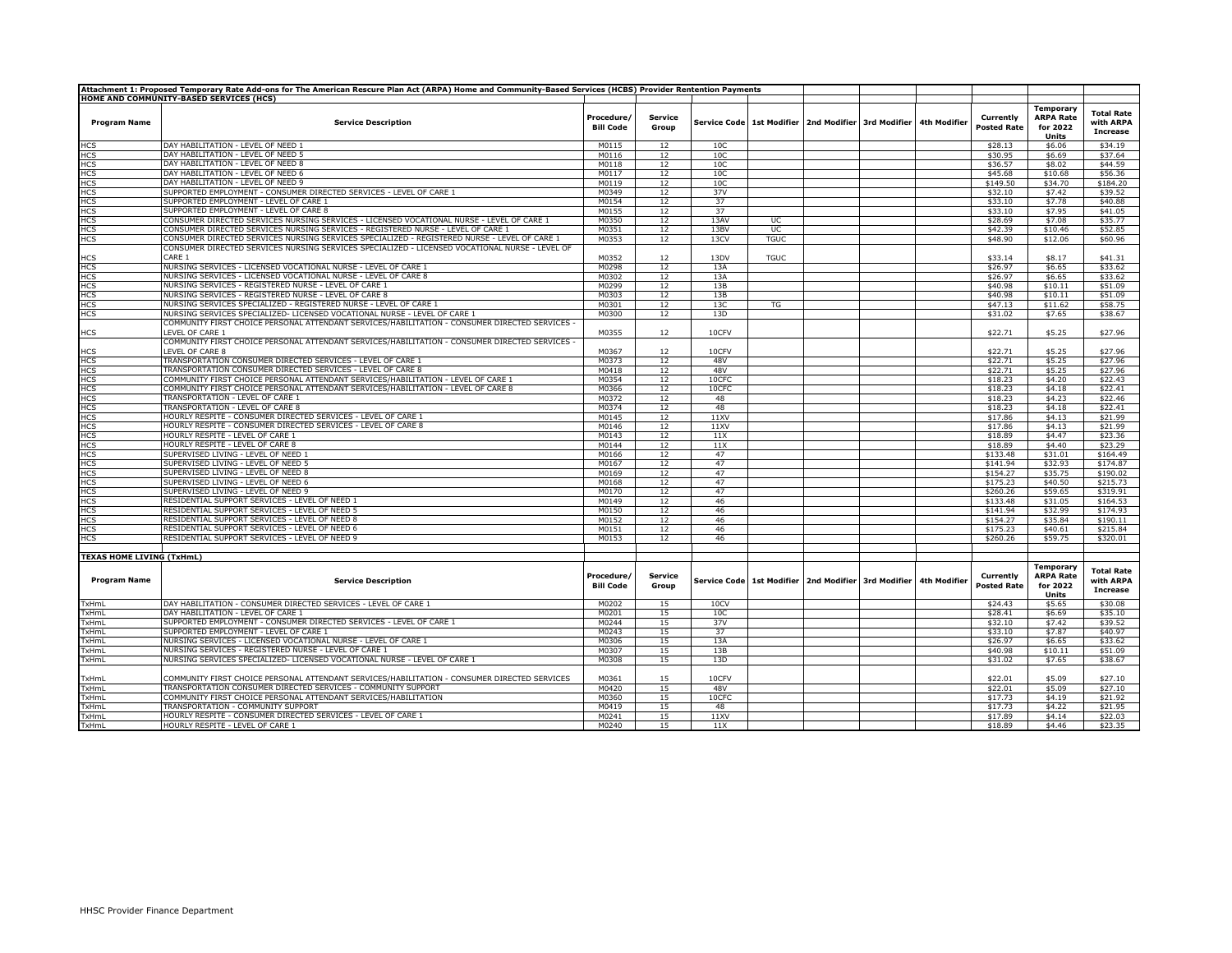| <b>STAR KIDS</b>    |                                                                                                        |                                |                 |     |                                                           |                                 |                                                    |                                            |                                                   |
|---------------------|--------------------------------------------------------------------------------------------------------|--------------------------------|-----------------|-----|-----------------------------------------------------------|---------------------------------|----------------------------------------------------|--------------------------------------------|---------------------------------------------------|
| <b>Program Name</b> | <b>Service Description</b>                                                                             | Procedure/<br><b>Bill Code</b> |                 |     | 1st Modifier   2nd Modifier   3rd Modifier   4th Modifier | Currently<br><b>Posted Rate</b> | Temporary<br><b>ARPA Rate</b><br>for 2022<br>Units | <b>Total Rate</b><br>with ARPA<br>Increase | <b>Total ARPA Rate</b><br>in 15 Min<br>Increments |
| <b>STAR Kids</b>    | DAY ACTIVITIES & HEALTH SERVICES (3-6 HOURS)                                                           | S5101                          |                 |     |                                                           | \$14.41                         | \$3.46                                             | \$17.87                                    | \$4.47                                            |
| <b>STAR Kids</b>    | I COMMUNITY FIRST CHOICE ATTENDANT CARE AND HABILITATION - CONSUMER DIRECTED SERVICES                  | T1019                          | $ $ $ $ $ $     |     |                                                           | \$12.00                         | \$2.95                                             | \$14.95                                    | \$3.74                                            |
| <b>STAR Kids</b>    | I COMMUNITY FIRST CHOICE ATTENDANT CARE AND HABILITATION - SERVICE RESPONSIBILITY OPTION MODEL         | T1019                          | U2              |     |                                                           | \$13.85                         | \$3.17                                             | \$17.02                                    | \$4.26                                            |
| <b>STAR Kids</b>    | COMMUNITY FIRST CHOICE ATTENDANT CARE AND HABILITATION - AGENCY MODEL                                  | T1019                          | U9              |     |                                                           | \$13.85                         | \$3.11                                             | \$16.96                                    | \$4.24                                            |
| <b>STAR Kids</b>    | I COMMUNITY FIRST CHOICE PERSONAL CARE SERVICES ATTENDANT CARE ONLY- CONSUMER DIRECTED SERVICES        | T1019                          | U3              |     |                                                           | \$2.75                          | \$0.62                                             | \$3.37                                     | \$3.37                                            |
| <b>STAR Kids</b>    | PERSONAL CARE SERVICES, BEHAVIORAL HEALTH CONDITION - CONSUMER DIRECTED SERVICES                       | T1019                          | <b>IIA</b>      | UC. |                                                           | \$2.95                          | \$0.74                                             | \$3.69                                     | \$3.69                                            |
| <b>STAR Kids</b>    | PERSONAL CARE SERVICES - CONSUMER DIRECTED SERVICES                                                    | T1019                          | UC.             |     |                                                           | \$2.75                          | \$0.62                                             | \$3.37                                     | \$3.37                                            |
| <b>STAR Kids</b>    | COMMUNITY FIRST CHOICE PERSONAL CARE SERVICES ATTENDANT CARE ONLY- SERVICE RESPONSIBILITY OPTION MODEL | T1019                          | U1              |     |                                                           | \$2.95                          | \$0.65                                             | \$3.60                                     | \$3.60                                            |
| <b>STAR Kids</b>    | I COMMUNITY FIRST CHOICE PERSONAL CARE SERVICES ATTENDANT CARE ONLY- AGENCY MODEL                      | T1019                          | $\overline{11}$ |     |                                                           | \$2.95                          | \$0.67                                             | \$3.62                                     | \$3.62                                            |
| <b>STAR Kids</b>    | <b>PERSONAL CARE SERVICES - AGENCY MODEL</b>                                                           | T1019                          | U <sub>6</sub>  |     |                                                           | \$2.95                          | \$0.67                                             | \$3.62                                     | \$3.62                                            |
| <b>STAR Kids</b>    | PERSONAL CARE SERVICES - SERVICE RESPONSIBILITY OPTION MODEL                                           | T1019                          | US.             |     |                                                           | \$2.95                          | \$0.68                                             | \$3.63                                     | \$3.63                                            |
| <b>STAR Kids</b>    | PERSONAL CARE SERVICES, BEHAVIORAL HEALTH CONDITION - AGENCY MODEL                                     | T1019                          | <b>IIA</b>      | U6  |                                                           | \$2.95                          | \$0.78                                             | \$3.73                                     | \$3.73                                            |
| <b>STAR Kids</b>    | PERSONAL CARE SERVICES, BEHAVIORAL HEALTH CONDITION - SERVICE RESPONSIBILITY OPTION MODEL              | T1019                          | $11\Delta$      |     |                                                           | \$2.95                          | \$0.70                                             | \$3.65                                     | \$3.65                                            |

#### **STAR KIDS MEDICALLY DEPENDENT CHILDREN'S PROGRAM (STAR Kids MDCP)**

| <b>Program Name</b>   | <b>Service Description</b>                                                                                | Procedure/<br><b>Bill Code</b> |    | 1st Modifier   2nd Modifier   3rd Modifier   4th Modifier |            |    | Currently<br><b>Posted Rate</b> | <b>Temporary</b><br><b>ARPA Rate</b><br>for 2022<br>Units | <b>Total Rate</b><br>with ARPA<br><b>Increase</b> | <b>Total ARPA Rate</b><br>in 15 Min<br><b>Increments</b> |
|-----------------------|-----------------------------------------------------------------------------------------------------------|--------------------------------|----|-----------------------------------------------------------|------------|----|---------------------------------|-----------------------------------------------------------|---------------------------------------------------|----------------------------------------------------------|
| <b>STAR Kids MDCP</b> | FLEXIBLE FAMILY SUPPORT SERVICES - LICENSED VOCATIONAL NURSE, CONSUMER DIRECTED SERVICES                  | H2015                          | 99 | U <sub>3</sub>                                            | UC         |    | \$28.69                         | \$7.08                                                    | \$35.77                                           | \$8.94                                                   |
| <b>STAR Kids MDCP</b> | FLEXIBLE FAMILY SUPPORT SERVICES - SPECIALIZED REGISTERED NURSE, CONSUMER DIRECTED SERVICES               | H2015                          | 99 | U <sub>5</sub>                                            | <b>IJA</b> | UC | \$48.90                         | \$12.06                                                   | \$60.96                                           | \$15.24                                                  |
| STAR Kids MDCP        | FLEXIBLE FAMILY SUPPORT SERVICES - LICENSED VOCATIONAL NURSE, AGENCY MODEL                                | H2015                          | 99 | U3                                                        |            |    | \$29.69                         | \$7.32                                                    | \$37.01                                           | \$9.25                                                   |
| STAR Kids MDCP        | FLEXIBLE FAMILY SUPPORT SERVICES - SPECIALIZED LICENSED VOCATIONAL NURSE, AGENCY MODEL                    | H2015                          | 99 | U3                                                        | <b>IJA</b> |    | \$34.14                         | \$8.42                                                    | \$42.56                                           | \$10.64                                                  |
| STAR Kids MDCP        | FLEXIBLE FAMILY SUPPORT SERVICES - REGISTERED NURSE, AGENCY MODEL                                         | H2015                          | 99 | U <sub>5</sub>                                            |            |    | \$43.39                         | \$10.70                                                   | \$54.09                                           | \$13.52                                                  |
| STAR Kids MDCP        | FLEXIBLE FAMILY SUPPORT SERVICES - ATTENDANT WITH REGISTERED NURSE DELEGATION. CONSUMER DIRECTED SERVICES | H2015                          | 99 | U1                                                        | UA         | UC | \$12.26                         | \$2.36                                                    | \$14.62                                           | \$3.66                                                   |
| STAR Kids MDCP        | FLEXIBLE FAMILY SUPPORT SERVICES - ATTENDANT, CONSUMER DIRECTED SERVICES                                  | H2015                          | 99 | U1                                                        | UC         |    | \$11.26                         | \$2.58                                                    | \$13.84                                           | \$3.46                                                   |
| STAR Kids MDCP        | FLEXIBLE FAMILY SUPPORT SERVICES - ATTENDANT, AGENCY MODEL                                                | H2015                          | 99 | U1                                                        |            |    | \$12.06                         | \$2.76                                                    | \$14.82                                           | \$3.71                                                   |
| <b>STAR Kids MDCP</b> | IN-HOME RESPITE - SPECIALIZED LICENSED VOCATIONAL NURSE, CONSUMER DIRECTED SERVICES                       | H2015                          | U3 | <b>IIA</b>                                                | UC         |    | \$33.14                         | \$8.17                                                    | \$41.31                                           | \$10.33                                                  |
| <b>STAR Kids MDCP</b> | IN-HOME RESPITE - LICENSED VOCATIONAL NURSE, CONSUMER DIRECTED SERVICES                                   | H2015                          | U3 | UC                                                        |            |    | \$28.69                         | \$7.08                                                    | \$35.77                                           | \$8.94                                                   |
| STAR Kids MDCP        | IN-HOME RESPITE - SPECIALIZED REGISTERED NURSE, CONSUMER DIRECTED SERVICES                                | H2015                          | U5 | <b>IIA</b>                                                | UC         |    | \$48.90                         | \$12.06                                                   | \$60.96                                           | \$15.24                                                  |
| STAR Kids MDCP        | IN-HOME RESPITE - REGISTERED NURSE, CONSUMER DIRECTED SERVICES                                            | H2015                          | U5 | UC                                                        |            |    | \$42.39                         | \$10.46                                                   | \$52.85                                           | \$13.21                                                  |
| STAR Kids MDCP        | IN-HOME RESPITE - LICENSED VOCATIONAL NURSE, AGENCY MODEL                                                 | H2015                          | U3 |                                                           |            |    | \$29.69                         | \$7.32                                                    | \$37.01                                           | \$9.25                                                   |
| <b>STAR Kids MDCP</b> | IN-HOME RESPITE - SPECIALIZED LICENSED VOCATIONAL NURSE, AGENCY MODEL                                     | H2015                          | U3 | <b>IIA</b>                                                |            |    | \$34.14                         | \$8.42                                                    | \$42.56                                           | \$10.64                                                  |
| <b>STAR Kids MDCP</b> | IN-HOME RESPITE - REGISTERED NURSE, AGENCY MODEL                                                          | H2015                          | U5 |                                                           |            |    | \$43.39                         | \$10.70                                                   | \$54.09                                           | \$13.52                                                  |
| <b>STAR Kids MDCP</b> | IN-HOME RESPITE - SPECIALIZED REGISTERED NURSE, AGENCY MODEL                                              | H2015                          | U5 | <b>IIA</b>                                                |            |    | \$49.90                         | \$12.31                                                   | \$62.21                                           | \$15.55                                                  |
| STAR Kids MDCP        | IN-HOME RESPITE - SPECIALIZED REGISTERED NURSE, SERVICE REPOSIBILITY OPTION                               | H2015                          | U5 | <b>IIA</b>                                                | <b>US</b>  |    | \$49.90                         | \$12.31                                                   | \$62.21                                           | \$15.55                                                  |
| STAR Kids MDCP        | IN-HOME RESPITE - ATTENDANT, CONSUMER DIRECTED SERVICES                                                   | H2015                          | U1 | UC.                                                       |            |    | \$11.26                         | \$2.55                                                    | \$13.81                                           | \$3.45                                                   |
| STAR Kids MDCP        | IN-HOME RESPITE - ATTENDANT WITH REGISTERED NURSE DELEGATION, CONSUMER DIRECTED SERVICES                  | H2015                          | U1 | <b>IIA</b>                                                | UC         |    | \$12.26                         | \$2.59                                                    | \$14.85                                           | \$3.71                                                   |
| STAR Kids MDCP        | IN-HOME RESPITE - ATTENDANT, AGENCY MODEL                                                                 | H2015                          | U1 |                                                           |            |    | \$12.06                         | \$2.68                                                    | \$14.74                                           | \$3.69                                                   |
| <b>STAR Kids MDCP</b> | IN-HOME RESPITE - ATTENDANT WITH REGISTERED NURSE DELEGATION, AGENCY MODEL                                | H2015                          | U1 | <b>IIA</b>                                                |            |    | \$13.06                         | \$2.92                                                    | \$15.98                                           | \$4.00                                                   |

**STAR+PLUS**

| Program Name | <b>Service Description</b>     | <b>Procedure</b><br><b>Bill Code</b> | 1st Modifier   2nd Modifier | 3rd Modifier 4th Modifier | Currently<br><b>Posted Rate</b> | Temporary<br><b>ARPA Rate</b><br>for 2022<br>Units | <b>Total Rate</b><br>with ARPA<br>Increase | <b>Total ARPA Rate</b><br>in 15 Mir<br>Increments |
|--------------|--------------------------------|--------------------------------------|-----------------------------|---------------------------|---------------------------------|----------------------------------------------------|--------------------------------------------|---------------------------------------------------|
| STAR+PLUS    | ' ACTIVITY AND HEALTH SERVICES | S5101                                |                             |                           | \$14.4                          | \$3.51                                             | \$17.92                                    | \$4.48                                            |
|              |                                |                                      |                             |                           |                                 |                                                    |                                            |                                                   |

#### **STAR+PLUS HOME AND COMMUNITY BASED SERVICES (STAR+PLUS HCBS)**

| <b>Program Name</b> | <b>Service Description</b>                                                                                                                                | Procedure/<br><b>Bill Code</b> |     | 1st Modifier   2nd Modifier   3rd Modifier   4th Modifier |                |                | Currently<br><b>Posted Rate</b> | <b>Temporary</b><br><b>ARPA Rate</b><br>for 2022<br>Units | <b>Total Rate</b><br>with ARPA<br>Increase | <b>Total ARPA Rate</b><br>in 15 Min<br>Increments* |
|---------------------|-----------------------------------------------------------------------------------------------------------------------------------------------------------|--------------------------------|-----|-----------------------------------------------------------|----------------|----------------|---------------------------------|-----------------------------------------------------------|--------------------------------------------|----------------------------------------------------|
| STAR+PLUS HCBS      | ASSISTED LIVING - APARTMENT - SINGLE OCCUPANCY - LEVEL 1: SSC, CC1, RAD, CC2, PE2, SE3, & SE1                                                             | T2031                          | 99  | U3                                                        | U1             | U1             | \$63.71                         | \$13.32                                                   | \$77.03                                    |                                                    |
| STAR+PLUS HCBS      | ASSISTED LIVING - APARTMENT - DOUBLE OCCUPANCY - LEVEL 1: SSC. CC1. RAD. CC2. PE2. SE3. & SE1                                                             | T2031                          | 99  | U3                                                        | U <sub>2</sub> | U1             | \$56.71                         | \$9.35                                                    | \$66.06                                    |                                                    |
| STAR+PLUS HCBS      | ASSISTED LIVING - NON-APARTMENT - LEVEL 1: SSC, CC1, RAD, CC2, PE2, SE3, & SE1                                                                            | T2031                          | 99  | U3                                                        | U <sub>2</sub> | U <sub>2</sub> | \$38.16                         | \$9.08                                                    | \$47.24                                    |                                                    |
| STAR+PLUS HCBS      | ASSISTED LIVING - APARTMENT - SINGLE OCCUPANCY - LEVEL 2: RAA, RAB, CB1, RAC, CB2, SE2, PD2, PE1, & SSB                                                   | T2031                          | 99  | 14                                                        | U1             | 111            | \$58.75                         | \$14.39                                                   | \$73.14                                    |                                                    |
| STAR+PLUS HCBS      | ASSISTED LIVING - APARTMENT - DOUBLE OCCUPANCY - LEVEL 2: RAA, RAB, CB1, RAC, CB2, SE2, PD2, PE1, & SSB                                                   | T2031                          | 99  | U <sub>4</sub>                                            | U <sub>2</sub> | U1             | \$51.76                         | \$12.45                                                   | \$64.21                                    |                                                    |
| STAR+PLUS HCBS      | ASSISTED LIVING - NON-APARTMENT - LEVEL 2: RAA, RAB, CB1, RAC, CB2, SE2, PD2, PE1, & SSB                                                                  | T2031                          | 99  | U <sub>4</sub>                                            | U <sub>2</sub> | U <sub>2</sub> | \$33.20                         | \$7.22                                                    | \$40.42                                    |                                                    |
| STAR+PLUS HCBS      | ASSISTED LIVING - APARTMENT - SINGLE OCCUPANCY - LEVEL 3: CA2, PC1, BB1, & IB1                                                                            | T2031                          | 99  | U <sub>5</sub>                                            | U1             | U1             | \$51.99                         | \$13.40                                                   | \$65.39                                    |                                                    |
| STAR+PLUS HCBS      | ASSISTED LIVING - APARTMENT - DOUBLE OCCUPANCY - LEVEL 3: CA2, PC1, BB1, & IB1                                                                            | T2031                          | 99  | U <sub>5</sub>                                            | U <sub>2</sub> | U1             | \$45.00                         | \$10.89                                                   | \$55.89                                    |                                                    |
| STAR+PLUS HCBS      | ASSISTED LIVING - NON-APARTMENT - LEVEL 3: CA2, PC1, BB1, & IB1                                                                                           | T2031                          | 99  | U <sub>5</sub>                                            | U <sub>2</sub> | U <sub>2</sub> | \$26.45                         | \$6.42                                                    | \$32.87                                    |                                                    |
| STAR+PLUS HCBS      | ASSISTED LIVING - APARTMENT - SINGLE OCCUPANCY - LEVEL 4: SSA, PC2, BB2, IB2, & PD1                                                                       | T2031                          | 99  | U <sub>6</sub>                                            | U1             | U1             | \$54.58                         | \$12.83                                                   | \$67.41                                    |                                                    |
| STAR+PLUS HCBS      | ASSISTED LIVING - APARTMENT - DOUBLE OCCUPANCY - LEVEL 4: SSA, PC2, BB2, IB2, & PD1                                                                       | T2031                          | 99  | 116                                                       | U <sub>2</sub> | U1             | \$47.59                         | \$10.32                                                   | \$57.91                                    |                                                    |
| STAR+PLUS HCBS      | ASSISTED LIVING - NON-APARTMENT - LEVEL 4: SSA, PC2, BB2, IB2, & PD1                                                                                      | T2031                          | 99  | U <sub>6</sub>                                            | U <sub>2</sub> | U <sub>2</sub> | \$29.03                         | \$6.96                                                    | \$35.99                                    |                                                    |
| STAR+PLUS HCBS      | ASSISTED LIVING - APARTMENT - SINGLE OCCUPANCY - LEVEL 5: PB1, CA1, & PB2                                                                                 | T2031                          | 99  | $U$ 7                                                     | U1             | U1             | \$48.35                         | \$10.85                                                   | \$59.20                                    |                                                    |
| STAR+PLUS HCBS      | ASSISTED LIVING - APARTMENT - DOUBLE OCCUPANCY - LEVEL 5: PB1, CA1, & PB2                                                                                 | T2031                          | 99  | $U$ 7                                                     | U <sub>2</sub> | U1             | \$41.37                         | \$9.69                                                    | \$51.06                                    |                                                    |
| STAR+PLUS HCBS      | ASSISTED LIVING - NON-APARTMENT - LEVEL 5: PB1, CA1, & PB2                                                                                                | T2031                          | 99  | 117                                                       | U <sub>2</sub> | U <sub>2</sub> | \$22.81                         | \$5.42                                                    | \$28.23                                    |                                                    |
| STAR+PLUS HCBS      | ASSISTED LIVING - APARTMENT - SINGLE OCCUPANCY - LEVEL 6: PA1, BA1, PA2, BA2, IA1, & IA2                                                                  | T2031                          | 99  | U8                                                        | U1             | U1             | \$46.63                         | \$11.16                                                   | \$57.79                                    |                                                    |
| STAR+PLUS HCBS      | ASSISTED LIVING - APARTMENT - DOUBLE OCCUPANCY - LEVEL 6: PA1, BA1, PA2, BA2, IA1, & IA2                                                                  | T2031                          | 99  | U8                                                        | U <sub>2</sub> | U1             | \$39.64                         | \$9.93                                                    | \$49.57                                    |                                                    |
| STAR+PLUS HCBS      | ASSISTED LIVING - NON-APARTMENT - LEVEL 6: PA1, BA1, PA2, BA2, IA1, & IA2                                                                                 | T2031                          | 99  | U8                                                        | U <sub>2</sub> | U <sub>2</sub> | \$21.08                         | \$5.15                                                    | \$26.23                                    |                                                    |
| STAR+PLUS HCBS      | HABILITATION CONSUMER DIRECTED SERVICES (STAR+PLUS WAIVER) (COMMUNITY FIRST CHOICE)                                                                       | T2021                          | U3  | U3                                                        | U3             | $\cup$ C       | \$12.00                         | \$2.85                                                    | \$14.85                                    | \$3.71                                             |
| STAR+PLUS HCBS      | HABILITATION CONSUMER DIRECTED SERVICES (HCBS) (COMMUNITY FIRST CHOICE)                                                                                   | T2017                          | U3  | <b>UC</b>                                                 | U7             |                | \$12.00                         | \$2.72                                                    | \$14.72                                    | \$3.68                                             |
| STAR+PLUS HCBS      | HABILITATION CONSUMER DIRECTED SERVICES (HCBS) (COMMUNITY FIRST CHOICE)                                                                                   | T2021                          | U3  | <b>UC</b>                                                 | U7             |                | \$12.00                         | \$2.84                                                    | \$14.84                                    | \$3.71                                             |
| STAR+PLUS HCBS      | HABILITATION AGENCY MODEL (STAR+PLUS WAIVER) (COMMUNITY FIRST CHOICE)                                                                                     | T2021                          | U3  | U3                                                        | U3             |                | \$12.80                         | \$3.08                                                    | \$15.88                                    | \$3.97                                             |
| STAR+PLUS HCBS      | HABILITATION AGENCY MODEL (HCBS) (COMMUNITY FIRST CHOICE)                                                                                                 | T2017                          | U3  | $U$ 7                                                     |                |                | \$12.80                         | \$0.92                                                    | \$13.72                                    | \$3.43                                             |
| STAR+PLUS HCBS      | HABILITATION AGENCY MODEL (HCBS) (COMMUNITY FIRST CHOICE)                                                                                                 | T2021                          | U3  | $U$ 7                                                     |                |                | \$12.80                         | \$3.17                                                    | \$15.97                                    | \$3.99                                             |
| STAR+PLUS HCBS      | HABILITATION SERVICE RESPONSIBILITY OPTION (STAR+PLUS WAIVER) (COMMUNITY FIRST CHOICE)                                                                    | T2021                          | U3  | U3                                                        | U3             | <b>US</b>      | \$12.80                         | \$2.92                                                    | \$15.72                                    | \$3.93                                             |
| STAR+PLUS HCBS      | IN-HOME RESPITE CARE CONSUMER DIRECTED SERVICES (HCBS)                                                                                                    | T1005                          | U3  | $\cup$ C                                                  |                |                | \$217.24                        | \$43.45                                                   | \$260.69                                   | \$2.72                                             |
| STAR+PLUS HCBS      | IN-HOME RESPITE CARE AGENCY OPTION (HCBS)                                                                                                                 | T1005                          | U3  |                                                           |                |                | \$241.24                        | \$15.20                                                   | \$256.44                                   | \$2.67                                             |
| STAR+PLUS HCBS      | NURSING SERVICES - REGISTERED NURSE (1 VISIT) NURSING CARE IN THE HOME BY REGISTERED NURSE CONSUMER DIRECTED SERVICES (STAR+PLUS<br>WAIVER)               | S9123                          | U3  | 99                                                        | 99             | <b>UC</b>      | \$42.39                         | \$10.46                                                   | \$52.85                                    | \$13.21                                            |
| STAR+PLUS HCBS      | NURSING SERVICES - LICENSED VOCATIONAL NURSE (1 VISIT) NURSING CARE IN HOME BY LICENSED VOCATIONAL NURSE CONSUMER DIRECTED SERVICES<br>(STAR+PLUS WAIVER) | S9124                          | 113 | 99                                                        | 99             | <b>UC</b>      | \$28.69                         | \$7.08                                                    | \$35.77                                    | \$8.94                                             |
| STAR+PLUS HCBS      | NURSING SERVICES - REGISTERED NURSE (1 VISIT) NURSING CARE IN THE HOME BY REGISTERED NURSE SERVICE RESPONSIBILITY OPTION (STAR+PLUS<br>WAIVER)            | S9123                          | U3  | 99                                                        | 99             | <b>US</b>      | \$43.39                         | \$10.70                                                   | \$54.09                                    | \$13.52                                            |
| STAR+PLUS HCBS      | Inursing services - registered nurse (1 visit) nursing care in the home by registered nurse agency option (star+plus waiver)                              | S9123                          | U3  | U3                                                        |                |                | \$43.39                         | \$10.70                                                   | \$54.09                                    | \$13.52                                            |
| STAR+PLUS HCBS      | NURSING SERVICES - LICENSED VOCATIONAL NURSE (1 VISIT) NURSING CARE IN HOME BY LICENSED VOCATIONAL NURSE AGENCY OPTION (STAR+PLUS                         | S9124                          | U3  | U3                                                        |                |                | \$29.69                         | \$7.32                                                    | \$37.01                                    | \$9.25                                             |
|                     | WAIVER)                                                                                                                                                   |                                |     |                                                           |                |                |                                 |                                                           |                                            |                                                    |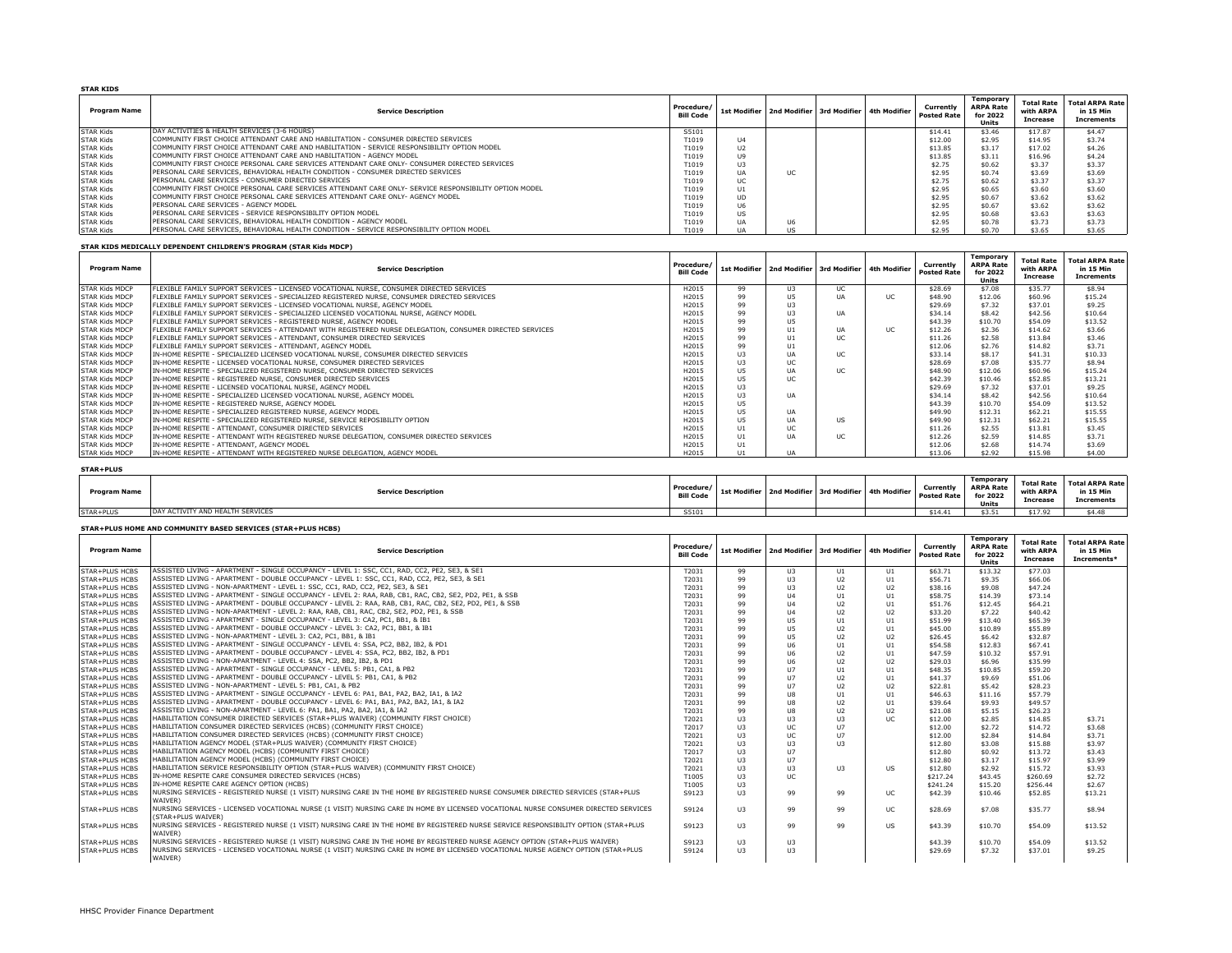| <b>STAR+PLUS HCBS</b> | PERSONAL ATTENDANT SERVICES CONSUMER DIRECTED SERVICES (STAR+PLUS WAIVER) (COMMUNITY FIRST CHOICE)    | S5125 | U <sub>3</sub> | 99  | U3 | UC.                    | \$13.05 | \$2.67 | \$15.72 | \$3.93 |
|-----------------------|-------------------------------------------------------------------------------------------------------|-------|----------------|-----|----|------------------------|---------|--------|---------|--------|
| <b>STAR+PLUS HCBS</b> | PERSONAL ATTENDANT SERVICES CONSUMER DIRECTED SERVICES (HCBS) (COMMUNITY FIRST CHOICE)                | S5125 |                |     |    |                        | \$13.05 | \$2.56 | \$15.61 | \$3.90 |
| STAR+PLUS HCBS        | PERSONAL ATTENDANT SERVICES CONSUMER DIRECTED SERVICES (STAR+PLUS WAIVER)                             | S5125 |                | 99  | 99 | $\overline{11}$<br>UC. | \$11.26 | \$2.68 | \$13.94 | \$3.49 |
| <b>STAR+PLUS HCBS</b> | (PERSONAL ATTENDANT SERVICES PROTECTIVE SUPERVISION (CONSUMER DIRECTED SERVICES) (STAR+PLUS WAIVER)   | S5125 | U3             | U5  | 99 | UC                     | \$11.26 | \$2.64 | \$13.90 | \$3.48 |
| <b>STAR+PLUS HCBS</b> | PERSONAL ATTENDANT SERVICES CONSUMER DIRECTED SERVICES (HCBS)                                         | S5125 | 113            | UC  |    |                        | \$11.26 | \$2.56 | \$13.82 | \$3.46 |
| <b>STAR+PLUS HCBS</b> | (PERSONAL ATTENDANT SERVICES PROTECTIVE SUPERVISION (CONSUMER DIRECTED SERVICES) (HCBS)               | S5125 |                |     | U1 |                        | \$11.26 | \$2.58 | \$13.84 | \$3.46 |
| <b>STAR+PLUS HCBS</b> | PERSONAL ATTENDANT SERVICES AGENCY MODEL (STAR+PLUS WAIVER) (COMMUNITY FIRST CHOICE)                  | S5125 |                | U3  | U3 |                        | \$13.85 | \$3.17 | \$17.02 | \$4.26 |
| <b>STAR+PLUS HCBS</b> | PERSONAL ATTENDANT SERVICES AGENCY MODEL (HCBS) (COMMUNITY FIRST CHOICE)                              | S5125 |                | 117 |    |                        | \$13.85 | \$4.70 | \$18.55 | \$4.64 |
| <b>STAR+PLUS HCBS</b> | PERSONAL ATTENDANT SERVICES AGENCY MODEL (HCBS)                                                       | S5125 | 113            |     |    |                        | \$11.60 | \$3.15 | \$14.75 | \$3.69 |
| STAR+PLUS HCBS        | PERSONAL ATTENDANT SERVICES PROTECTIVE SUPERVISION AGENCY MODEL (HCBS)                                | S5125 |                | U1  |    |                        | \$11.60 | \$1.18 | \$12.78 | \$3.20 |
| <b>STAR+PLUS HCBS</b> | PERSONAL ATTENDANT SERVICES AGENCY MODEL (STAR+PLUS WAIVER)                                           | S5125 |                | U3  |    |                        | \$11.60 | \$2.95 | \$14.55 | \$3.64 |
| <b>STAR+PLUS HCBS</b> | PERSONAL ATTENDANT SERVICES PROTECTIVE SUPERVISION AGENCY MODEL (STAR+PLUS WAIVER)                    | S5125 | 113            | U5  |    |                        | \$11.60 | \$2.92 | \$14.52 | \$3.63 |
| <b>STAR+PLUS HCBS</b> | PERSONAL ATTENDANT SERVICES PROTECTIVE SUPERVISION (SERVICE RESPONSIBILITY OPTION) (STAR+PLUS WAIVER) | S5125 |                | U5  | 99 | <b>US</b>              | \$11.60 | \$2.95 | \$14.55 | \$3.64 |
| STAR+PLUS HCBS        | PERSONAL ATTENDANT SERVICES SERVICE RESPONSIBILITY OPTION (STAR+PLUS WAIVER)                          | S5125 |                | 99  | 99 | US.                    | \$11.60 | \$2.59 | \$14.19 | \$3.55 |